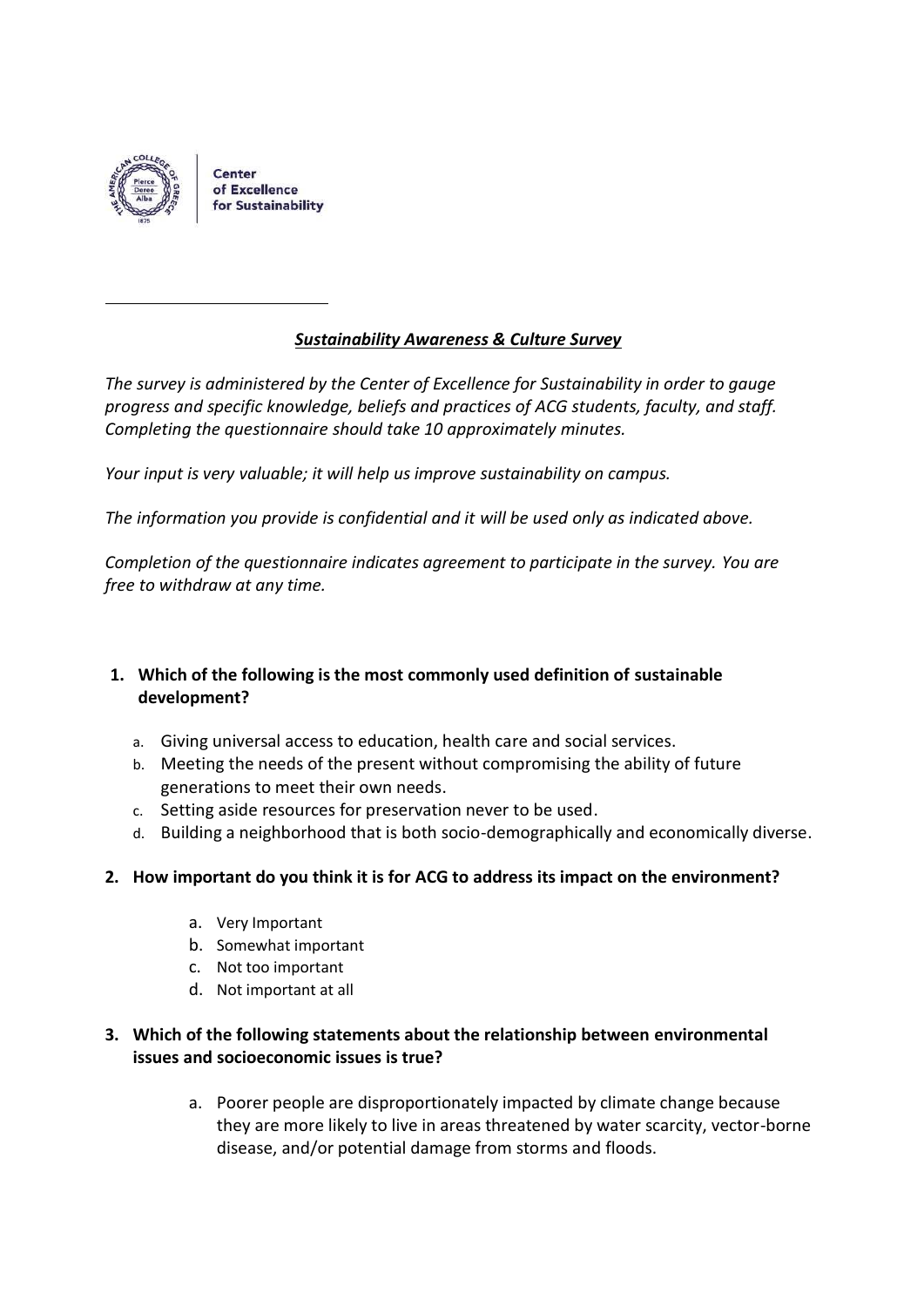- b. Wealthier people are disproportionately impacted by climate change because they are more likely to own properties and business that can be negatively influenced by water scarcity, vector-borne disease, and/or potential damage from storms and floods.
- c. People of all socioeconomic classes are equally impacted by climate change, but for different reasons.
- d. Environmental issues and socioeconomic issues are unrelated.
- e. Do not know.

### **4. Which of the following is the most common single-use plastic item found on Greek beaches and seas?**

- a. Plastic straw
- b. Cigarette butt
- c. Plastic water bottle
- d. Plastic bag
- e. Do not know

#### **5. Which of the following statements about greenhouse gases is TRUE?**

- a. Greenhouse gases allow solar radiation to escape from the Earth's atmosphere.
- b. Methane is the most prevalent greenhouse gas.
- c. Greenhouse gases help cool the Earth.
- d. Carbon dioxide is the most prevalent greenhouse gas.
- e. Do not know

#### **6. As a reflection of your actions at home and on campus please indicate whether you:**

|                                                                                       | At Home |    |           |     | On campus<br>(including commute) |           |  |
|---------------------------------------------------------------------------------------|---------|----|-----------|-----|----------------------------------|-----------|--|
|                                                                                       | Yes     | No | Sometimes | Yes | No.                              | Sometimes |  |
| a) Actively recycle all your waste                                                    |         |    |           |     |                                  |           |  |
| b) Seek to minimize the amount of<br>energy (electricity, gas, coal, oil) you<br>use. |         |    |           |     |                                  |           |  |
| c) Minimize your travel by motorized<br>transport                                     |         |    |           |     |                                  |           |  |
| d) Try to minimize your impact on the<br>environment                                  |         |    |           |     |                                  |           |  |
| e) Walk, cycle or use public transport<br>as a frequent mode of travel.               |         |    |           |     |                                  |           |  |
| f) Minimize water usage                                                               |         |    |           |     |                                  |           |  |
| g) Grow your own food                                                                 |         |    |           |     |                                  |           |  |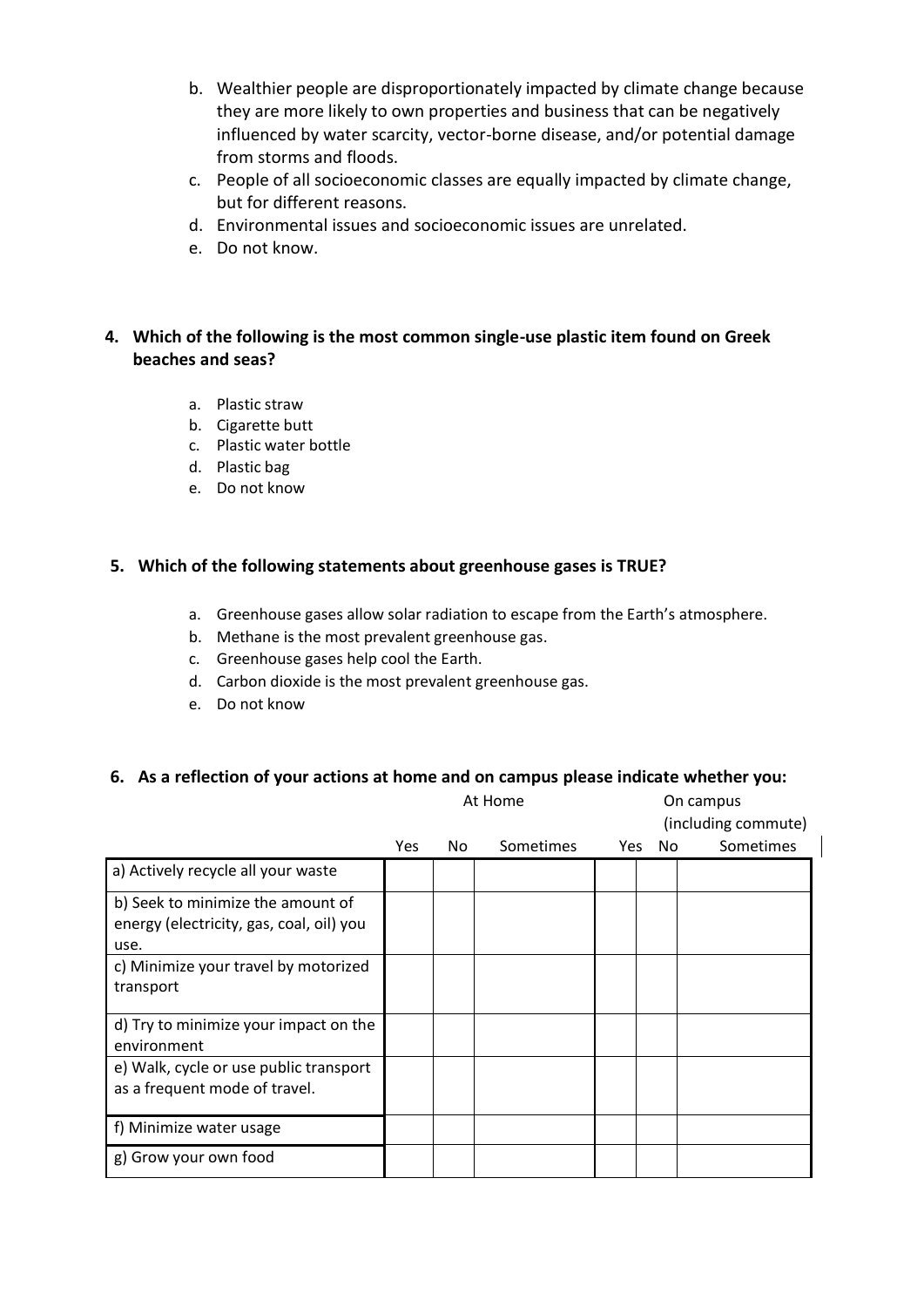| h) Take into account ethical values<br>within the goods and services you |  |  |  |
|--------------------------------------------------------------------------|--|--|--|
| buy.                                                                     |  |  |  |
| i) Take into account environmental                                       |  |  |  |
| values within the goods and services                                     |  |  |  |
| you buy.                                                                 |  |  |  |
| j) Are actively involved in community                                    |  |  |  |
| projects related to sustainability in                                    |  |  |  |
| your spare time                                                          |  |  |  |

#### **7. What are the top 3 barriers to you living a more sustainable lifestyle? Tick all that apply**

|                                  | <b>AT HOME</b> | <b>ON CAMPUS</b> | <b>COMMENTS</b> |
|----------------------------------|----------------|------------------|-----------------|
| a) Unsure what I should be doing |                |                  |                 |
| b) Too difficult                 |                |                  |                 |
| c) Too time consuming            |                |                  |                 |
| d) Too costly                    |                |                  |                 |
| e) Lack of collective action to  |                |                  |                 |
| make a difference                |                |                  |                 |
| f) Lack of support within my     |                |                  |                 |
| community                        |                |                  |                 |
| g) Lack of support at work       |                |                  |                 |
| h) Not a high priority           |                |                  |                 |
| i) Other (please state)          |                |                  |                 |

#### **8. Which of the following statements best describes your level of interest in sustainability?**

- 1 = I have no interest in sustainability
- 2 = I am neither interested nor disinterested in sustainability
- 3 = I have a slight interest in sustainability
- 4 = I have a moderate interest in sustainability
- 5 = I have a strong interest in sustainability
- 6 = I have a passion for sustainability
- **9. The UN Sustainable Development Goals (SGDs) are targeting equal pay for work of equal value. When does the World Economic Forum expect the gender pay gap to close based on current trends?**
	- a. 2050
	- b. 2099
	- c. 2186
	- d. Do not know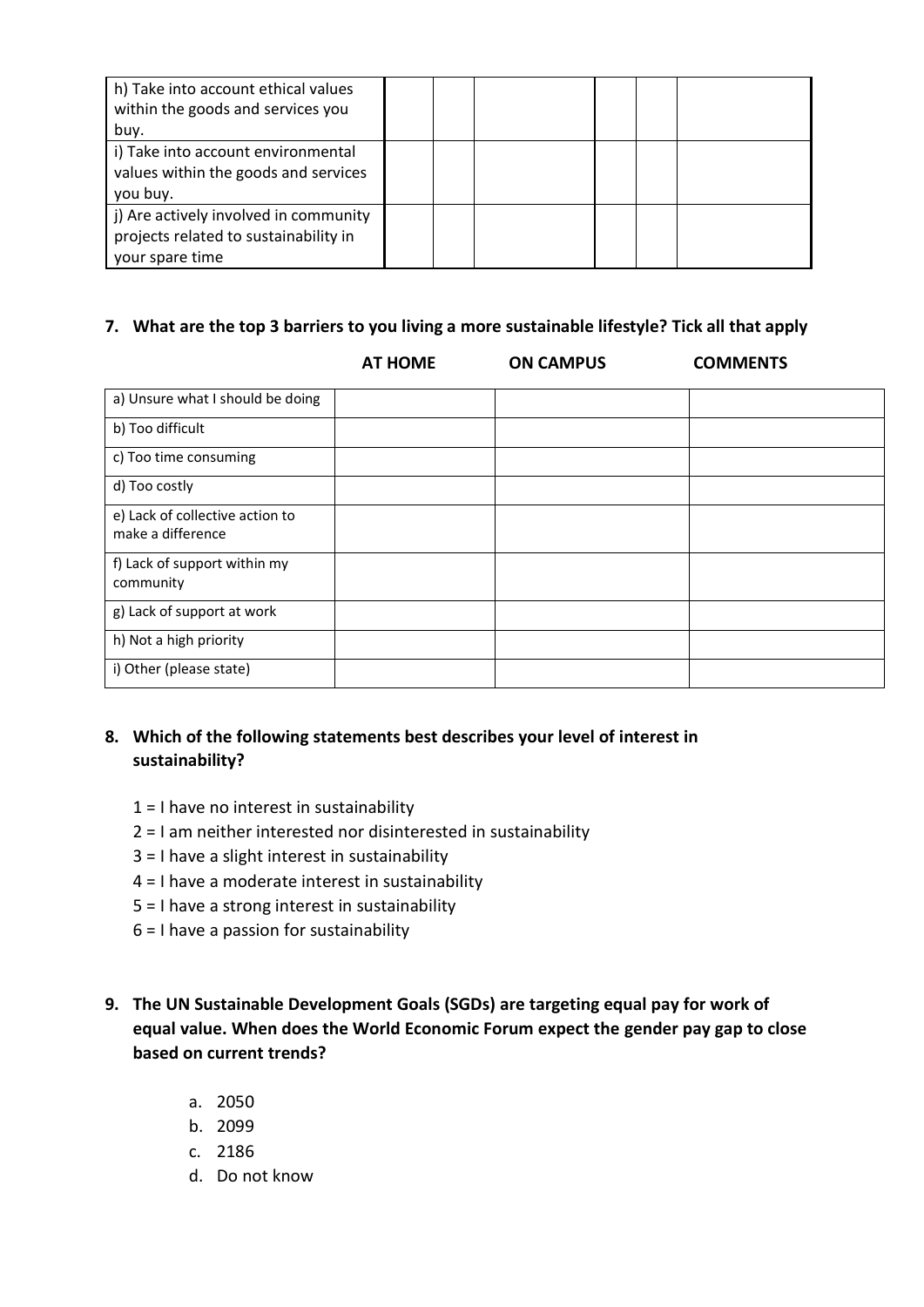#### **10. Social sustainability encompasses:**

- a. Cultural competence.
- b. Labor rights.
- c. Health equity.
- d. All the above.

## **11. The UN Sustainable Development Goals (SDGs), is a set of goals that:**

- a. Are a voluntary agreement among nations and do not have the force of international law.
- b. They are a legally binding international treaty that all nations are required to follow.
- c. Do not know.

#### **12. Please indicate if you think the following are taking place/have taken place on campus**

|                                                      | YFS | NO. | Don't know |
|------------------------------------------------------|-----|-----|------------|
| Recycling                                            |     |     |            |
| Using recycled paper                                 |     |     |            |
| Efforts to minimize unnecessary printing             |     |     |            |
| Efforts to minimize use of paper towels in bathrooms |     |     |            |
| Installation of energy efficient technologies to     |     |     |            |
| minimize energy consumption                          |     |     |            |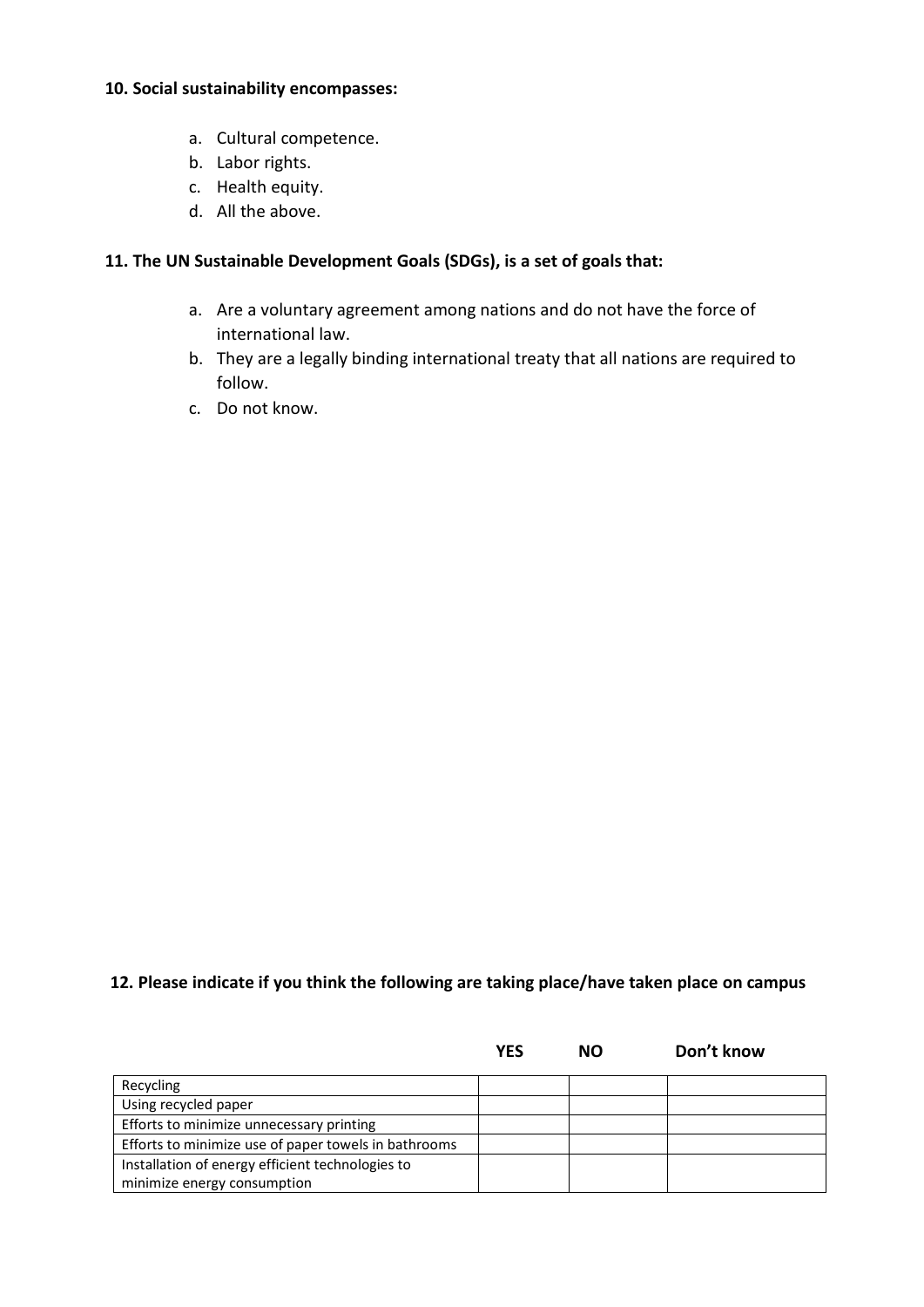| Organizational measures to minimize energy<br>consumption |  |
|-----------------------------------------------------------|--|
| Installation of water saving devices                      |  |
| Use of renewable energy sources                           |  |
| Use of groundwater                                        |  |
| Reuse of rainwater                                        |  |
| Green roofs                                               |  |
| Policy that identifies sustainability as a major goal of  |  |
| the College                                               |  |
| Courses on sustainability                                 |  |
| Training on aspects of sustainability                     |  |
| Research on aspects of sustainability                     |  |
| Events on sustainability                                  |  |
| Efforts to minimize single-use plastics consumption       |  |

## **13. Which resources would you find most beneficial to help you learn more about sustainability? (Please select all that apply)**

| 卪 | Blogs                                          |
|---|------------------------------------------------|
| R | E-mail communication                           |
| 卪 | In-person workshops / classes                  |
| R | Large educational events, such as themed fairs |
| 卪 | On-campus signs                                |
| R | Online workshops / classes                     |
| 卪 | <b>Public forums</b>                           |
| P | Social media (ex. Facebook, Twitter, etc.)     |

#### **14. Have you ever participated in the following at ACG? (Yes, No, I don't know)**

- a. Taken the ACG Sustainability Pledge.
- b. Any sustainability-related volunteering activities.
- c. Taken a sustainability-related course.
- d. Participation in any of the #ACGGoesPlasticFree Campaign events/activities.
- e. Follow Sustainability@ACG on social media.
- f. Minimized single-use plastic consumption (water bottle, take-away coffee cup, straw, and food container).

#### **15. Which means of transport do you use? (Check the appropriate box)**

|                                                    | 2-4 days | Everyday | <b>Never</b> |
|----------------------------------------------------|----------|----------|--------------|
|                                                    |          |          |              |
| Car<br>Small/Medium<br>Mini<br><b>SUV</b><br>Large |          |          |              |
| <b>Public Transport</b>                            |          |          |              |
| <b>Shuttle Bus</b>                                 |          |          |              |
| <b>Bicycle</b>                                     |          |          |              |
| Motorcycle                                         |          |          |              |
| <b>Walking</b>                                     |          |          |              |
| Taxi                                               |          |          |              |
| Other                                              |          |          |              |
|                                                    |          |          |              |

e

l

**16.** Do you commute more thank 10km? Yes **No** o ia o L ال<br>ا